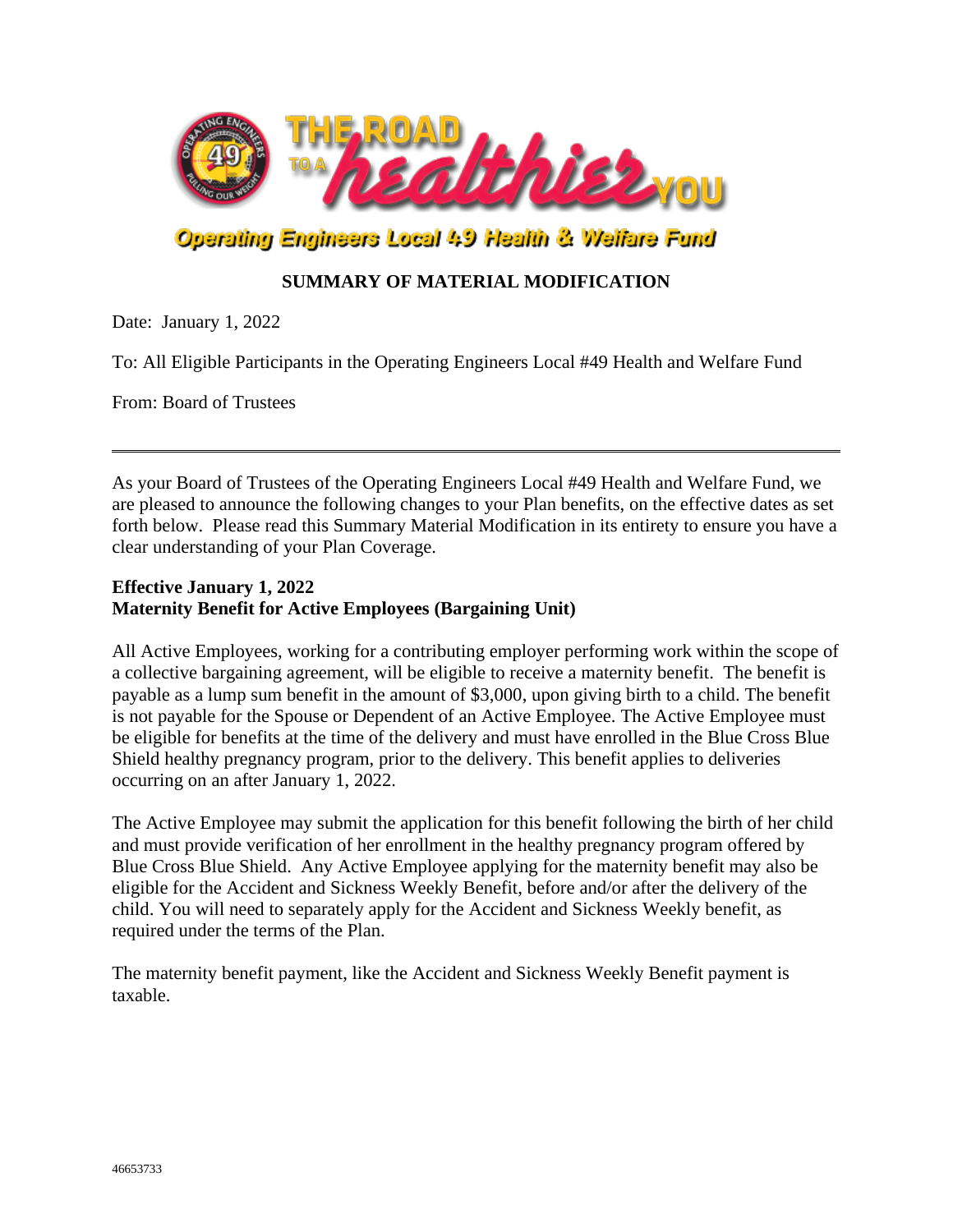### **Effective November 1, 2021 Updated Definition of Dependent**

The definition of the term Dependent, found at page 13 of the Summary Plan Description and Plan Document, restated 2022, is updated to include a sibling of the Eligible Employee or the Eligible Employee's Spouse who meets the following conditions:

- 1. The sibling is less than 18 years of age;
- 2. Who does not have any living parents,
- 3. Is placed with the Eligible Employee and resides with the Eligible Employee for more than one-half of the calendar year and is dependent upon the Eligible Employee for more than one-half of his or her support during the calendar year.

### **Effective January 1, 2022 Affirmation of the Adoption of the Blue Cross Blue Shield Medical Necessity Requirement for Drug Testing Claims**

The Fund has entered into an agreement with Blue Cross Blue Shield to provide Participants access to BCBS's network. BCBS is the Fund's preferred provider organization, see page 48 of the Summary Plan Description and Plan Document.

Claims are excluded to the extent they are excluded by BCBS's coverage criteria. See page 69, Exclusion ll. All claims, including drug testing claims, will continue to be processed in accordance with the BCBS coverage criteria.

### **Effective January 15, 2022 through the end of the National Emergency**

- The Plan generally does not cover over-the-counter "OTC" products and services. However, to comply with new requirements issued by the Department of Labor, the Plan will temporarily cover OTC COVID-19 tests at no cost to you. The coverage under this SMM begins on January 15, 2022. It is limited as described below. OTC tests for diseases or conditions other than COVID-19 remain excluded from coverage. Coverage under this SMM will automatically end on the date that the Federal Government declares an end to the COVID-19 public health crisis. After that date, the Plan will not cover OTC COVID-19 tests.
- <sup>46653733</sup> 2 • Because all health plans are now required to cover OTC COVID-19 testing, OTC COVID-19 test kits may become scarce at retailers. You may obtain free at-home COVID-19 tests by mail from the Federal Government. Visit [www.covidtests.gov](http://www.covidtests.gov/) to order tests. Additionally, the State of Minnesota provides free testing either in-person or via a test kit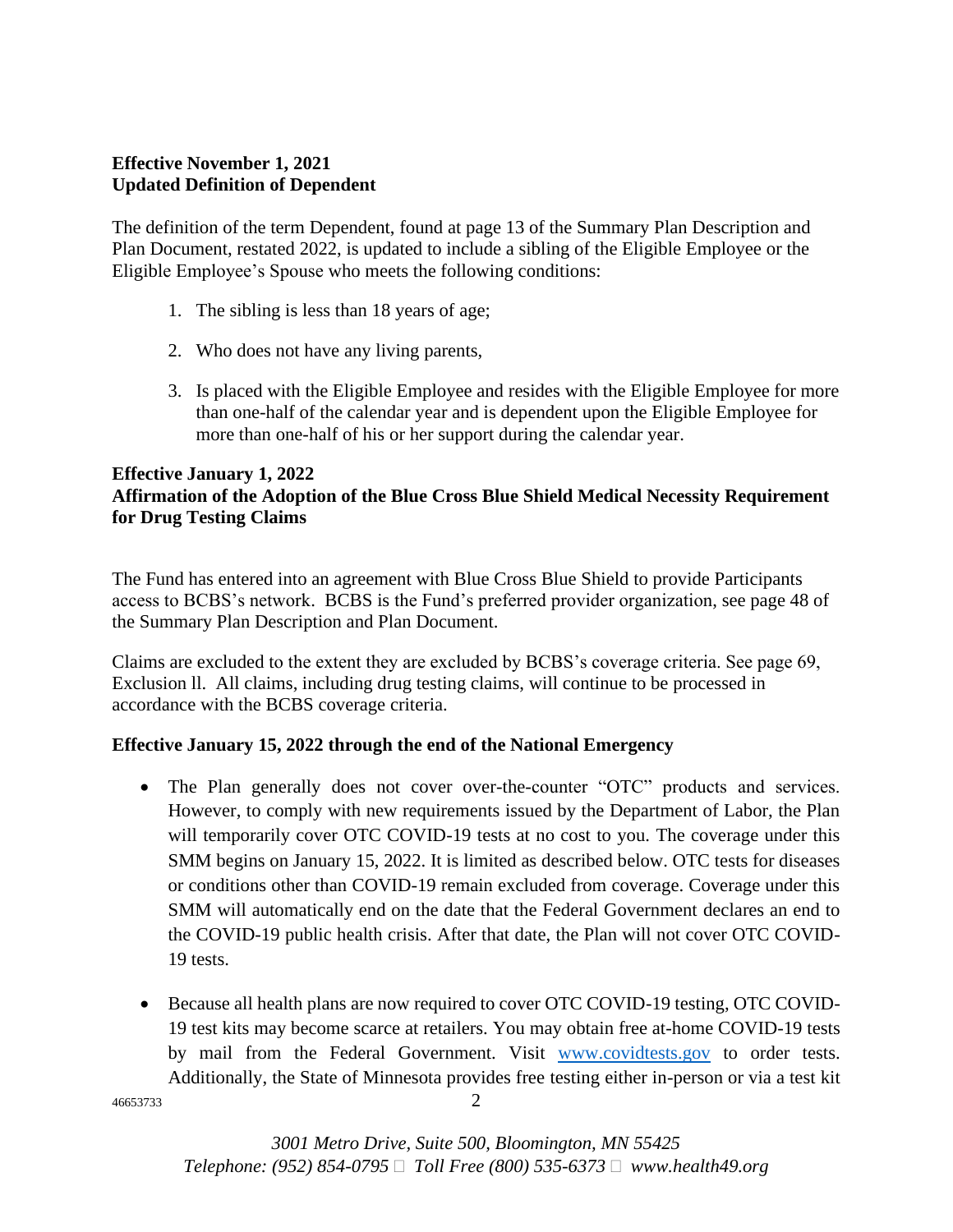that will be shipped to your home. You can find more information at [www.learn.vaulthealth.com/state-of-minnesota.](http://www.learn.vaulthealth.com/state-of-minnesota)

- You are encouraged to obtain at-home COVID-19 tests from the government or from innetwork pharmacies. While this SMM is effective, however, the Fund's Pharmacy Benefit Manager (OptumRx) has developed a program to allow you to purchase covered test kits at an in-network pharmacy. Currently, this benefit is available from Walgreens and Walmart, but the network will likely expand. OptumRx also has a program where you can purchase test kits on-line through the Optum Store. For more information about accessing this benefit, visit OptumRx's website at, [www.optumrx.com.](http://www.optumrx.com/) We have also enclosed information provided by OptumRx for accessing the test kits.
- You will also be reimbursed for test kits purchased out of network (at retail pharmacies other than Walgreens and Walmart). You will need to retain proof of purchase, including the UPC code, and submit a request for reimbursement to OptumRx. <https://covidtest.optumrx.com/covid-test-reimbursement>
- Reimbursement for OTC COVID-19 tests from out-of-network sources will be limited to \$12 per test.
- The Plan continues to exclude OTC COVID-19 tests that are not authorized, approved, or cleared by the FDA. To verify that a test is one that can be covered, review the marketing information on the packaging or on the retailer's website. It should specifically state that the test is "FDA authorized", "FDA approved", or "FDA cleared". Certain clinical laboratories may offer test kits over the counter for COVID-19 tests that they developed in-house. The marketing material for such tests may include the term "CLIA certified." This does not mean that the test has been reviewed by the FDA. Laboratory developed tests that are not FDA authorized are not covered.
- The Plan will cover no more than eight OTC COVID-19 tests per covered individual per calendar month. Covered individuals include you and your enrolled dependents (spouse and children), if any. Claims for more than the maximum number of tests will be denied. You may purchase more than one test kit at one time so long as you do not exceed the maximum. Please note that there are currently supply issues and there may be limitations imposed by Optum to accommodate these issues.

<sup>46653733</sup> 3

*3001 Metro Drive, Suite 500, Bloomington, MN 55425 Telephone: (952) 854-0795 Toll Free (800) 535-6373 www.health49.org*